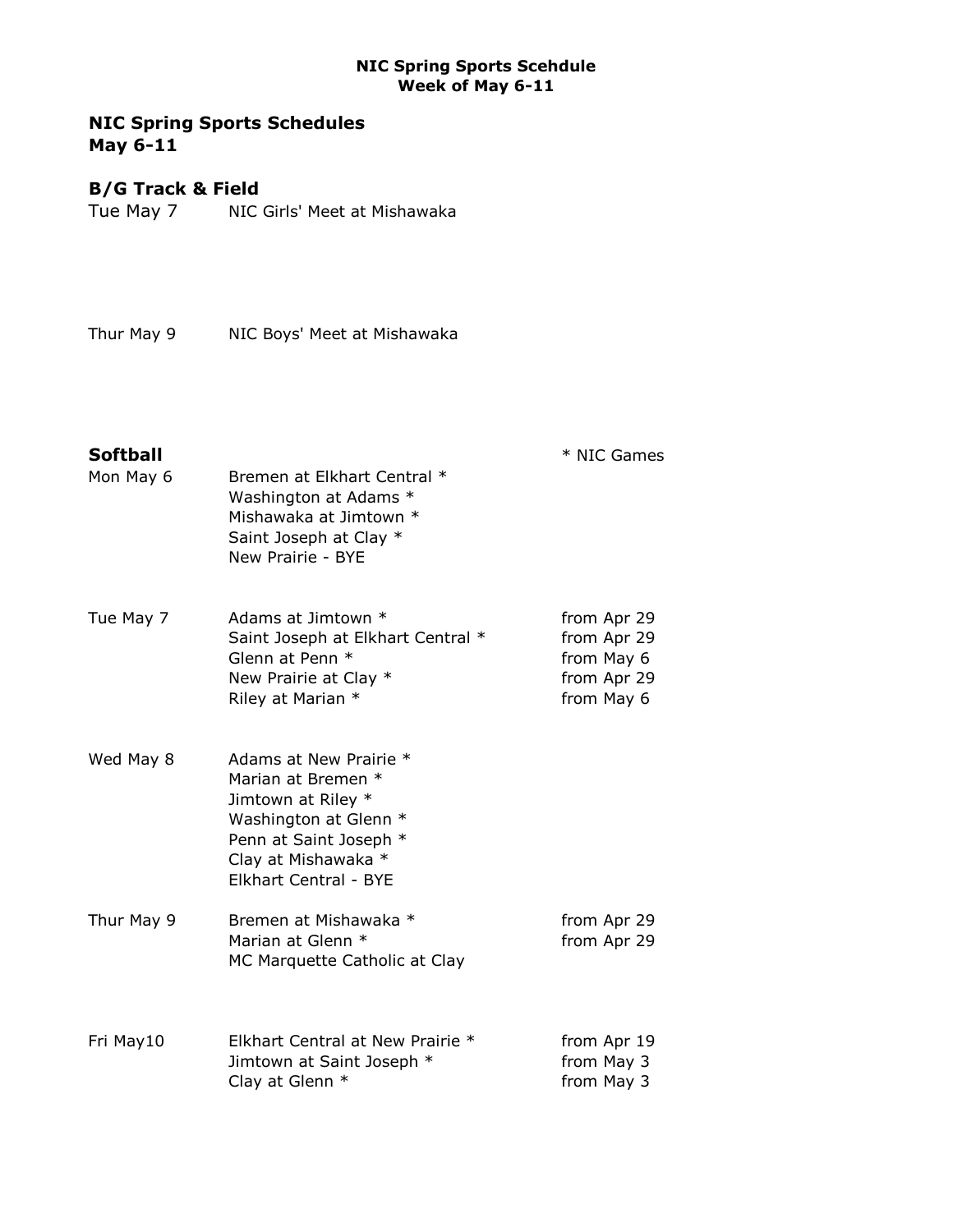Sat May 11 Niles, MI at Saint Joseph Clay Colonial Classic

Adams at Griffith

| <b>Baseball</b><br>Mon May 6 | Elkhart Central at Bremen *<br>Adams at Washington *<br>Marian at Riley *<br>Jimtown at Mishawaka *<br>Clay at Saint Joseph *<br>New Prairie - BYE                           | * NIC Games                               |
|------------------------------|------------------------------------------------------------------------------------------------------------------------------------------------------------------------------|-------------------------------------------|
| Tue May 7                    | Elkhart Central at Saint Joseph *<br>Penn at Washington *<br>Clay at New Prairie *                                                                                           | from Apr 29<br>from Apr 29<br>from Apr 29 |
| Wed May 8                    | New Prairie at Adams *<br>Bremen at Marian *<br>Glenn at Washington *<br>Riley at Jimtown *<br>Saint Joseph at Penn *<br>Mishawaka at Clay *<br><b>Elkhart Central - BYE</b> |                                           |
| Thur May 9                   | Mishawaka at Bremen *<br>Glenn at Marian *<br>Riley at Niles, MI<br>Adams at Lakeshore, MI                                                                                   | from Apr 29<br>from Apr 29                |
| Fri May 10                   | Jimtown at Adams *<br>Washington at Saint Joseph *<br>Penn at Glenn *<br>LaVille at Marian                                                                                   | from Apr 29<br>from May 13<br>from May 6  |
| Sat May 11                   | Glenn at Clay *<br>Riley at Elkhart Central *<br>Washington at East Chicago Central<br>Elkhart Memorial at Mishawaka<br>Saint Joseph at FW Dwenger<br>Bowman Academy at Clay | from May 3<br>from May 3                  |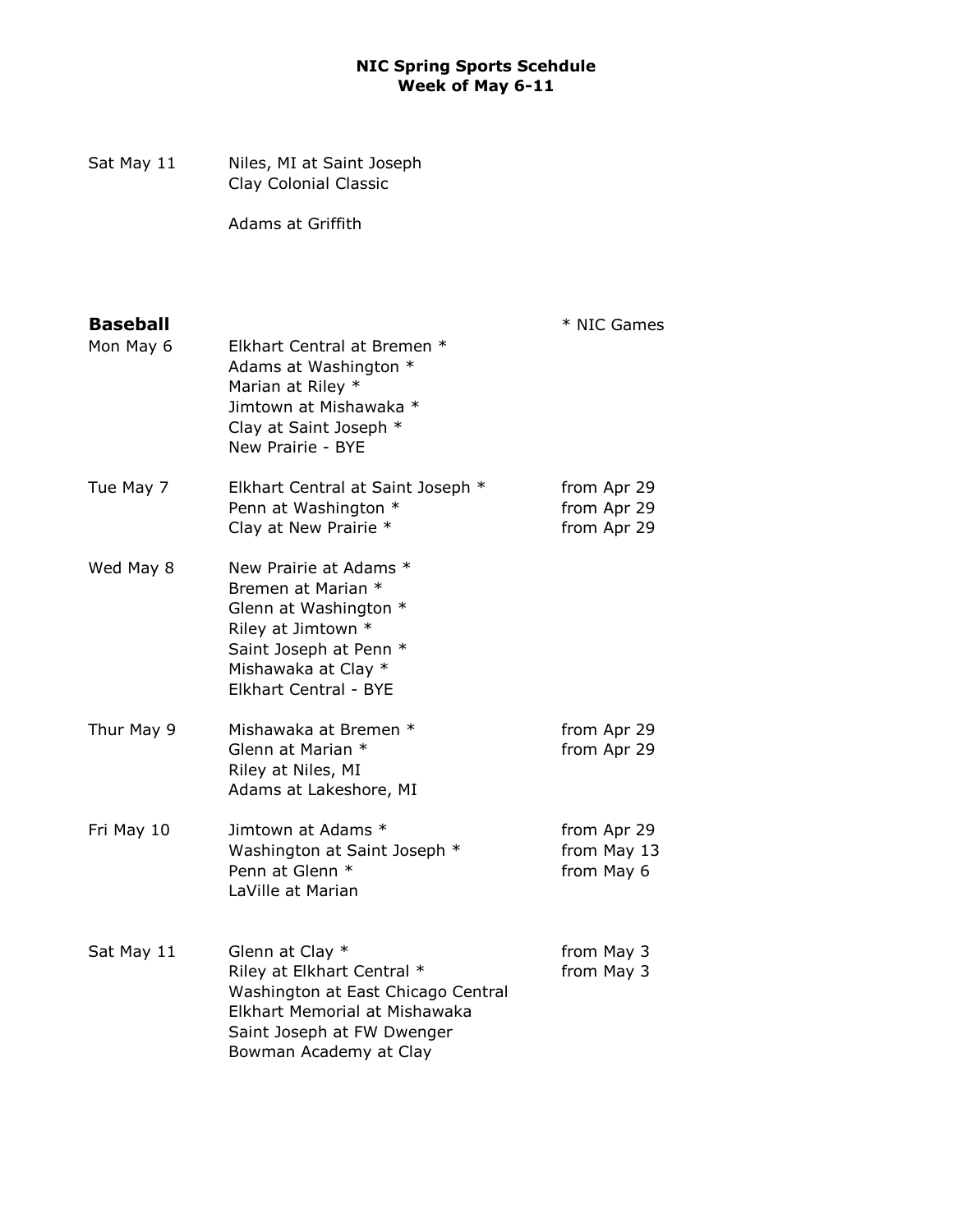| <b>Girls' Tennis</b> |                                   | * - Divisional Matches |
|----------------------|-----------------------------------|------------------------|
| Mon May 6            | Clay at Mishawaka *               | from Apr 30            |
|                      | Glenn at New Prairie *            | from Apr 30            |
|                      | Washington at Riley *             | from Apr 30            |
|                      | Saint Joseph at Elkahrt Central * | from Apr 30            |
|                      | Penn at Adams *                   | from Apr 30            |
| Tue May 7            | NIC Play-Offs                     |                        |

Wed May 8 NIC Play-Offs

Thur May 9

Fri May 10

Sat May 11 Crown Point, Munster at Saint Joseph

Boys' Golf  $*$  NIC Matches

| Mon May 6  | Riley, Adams at Saint Joseph *<br>Marian, Mishawaka at Jimtown *<br>Penn at Washington *<br>Washington at Michigan City |
|------------|-------------------------------------------------------------------------------------------------------------------------|
| Tue May 7  | Clay at New Prairie *<br>Saint Joseph at Culver Academy                                                                 |
| Wed May 8  | Jimtown, Washington at Adams *<br>Riley, Penn at Mishawaka *<br>Marian at Elkhart Central *                             |
| Thur May 9 | Saint Joseph, Glenn at Bremen *                                                                                         |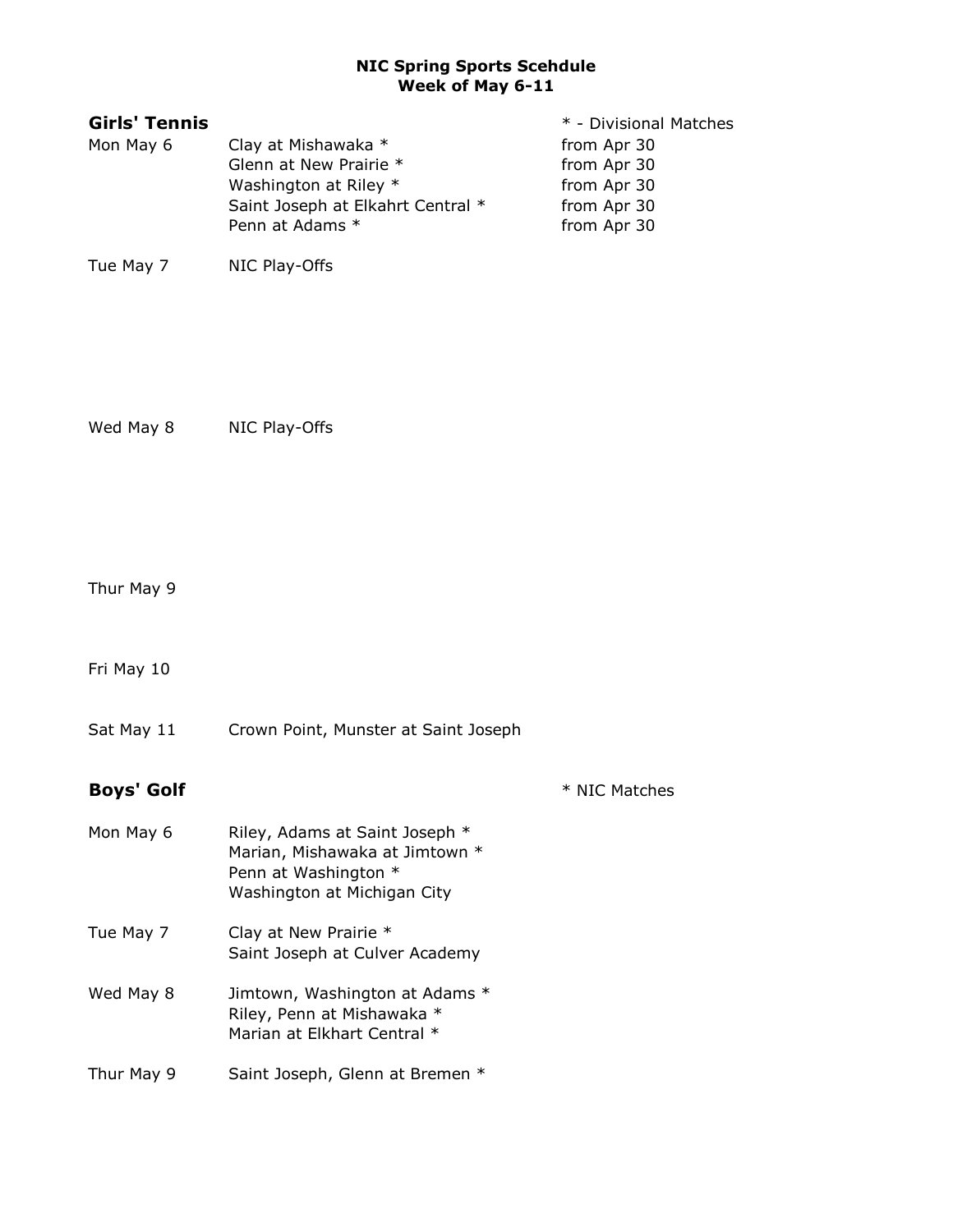Fri May 10 At LaPorte Uebele Invitational Saint Joseph, Penn, Riley, Adams, Mishawaka, Marian

Sat May 11 Penn at Zionsville Invitational Saint Joseph, Adams at Culver Academy Invitational Marian at Plymouth Invitational